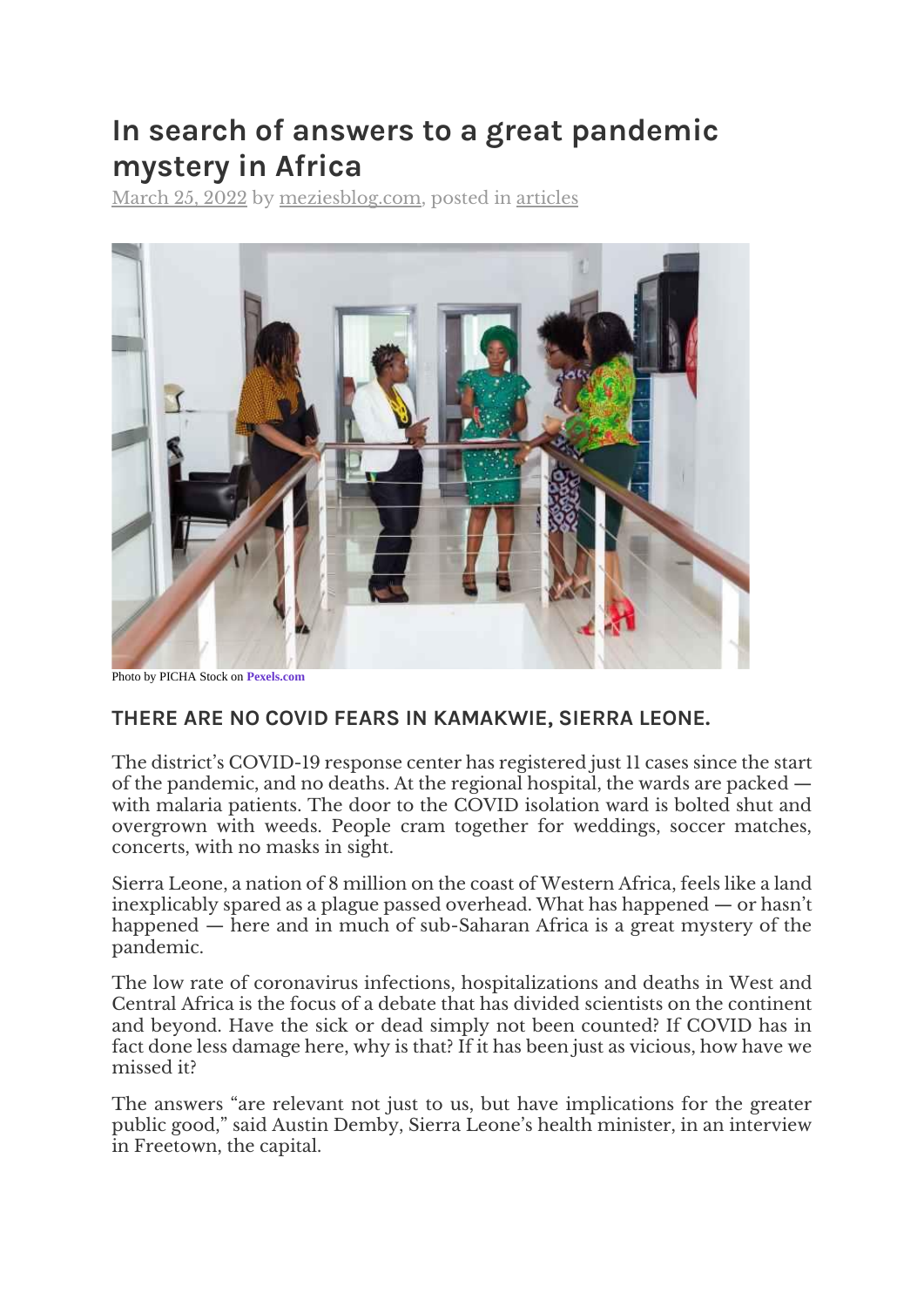The assertion that COVID isn't as big a threat in Africa has sparked debate about whether the African Union's push to vaccinate 70% of Africans against the virus this year is the best use of health care resources, given that the devastation from other pathogens, such as malaria, appears to be much higher.

In the first months of the pandemic, there was fear that COVID might eviscerate Africa, tearing through countries with health systems as weak as Sierra Leone's, where there are just three doctors for every 100,000 people, according to the World Health Organization. The high prevalence of malaria, HIV, tuberculosis and malnutrition was seen as kindling for disaster.

That has not happened. The first iteration of the virus that raced around the world had comparatively minimal impact here. **[The beta variant ravaged South](https://meziesblog.com/new-research-omicron-less-severe-than-delta-variant/)  [Africa, as did delta and omicron](https://meziesblog.com/new-research-omicron-less-severe-than-delta-variant/)**, yet much of the rest of the continent did not record similar death tolls.

Into Year Three of the pandemic, new research shows there is no longer any question of whether COVID has spread widely in Africa. It has.

Studies that tested blood samples for antibodies to SARS-CoV-2, the official name for the virus that causes COVID, show that about two-thirds of the population in most sub-Saharan countries do indeed have those antibodies. Since only 14% of the population has received any kind of COVID vaccination, the antibodies are overwhelmingly from infection.

A new WHO-led analysis, not yet peer-reviewed, synthesized surveys from across the continent and found that 65% of Africans had been infected by the third quarter of 2021, higher than the rate in many parts of the world. Just 4% of Africans had been vaccinated when these data were gathered.

### **SO THE VIRUS IS IN AFRICA. IS IT KILLING FEWER PEOPLE?**

Some speculation has focused on the relative youth of Africans. Their median age is 19 years, compared with 43 in Europe and 38 in the United States. Nearly two-thirds of the population in sub-Saharan Africa is under 25, and only 3% is 65 or older. That means far fewer people, comparatively, have lived long enough to develop the health issues (cardiovascular disease, diabetes, chronic respiratory disease and cancer) that can sharply increase the risk of severe disease and death from COVID. Young people infected by the coronavirus are often asymptomatic, which could account for the low number of reported cases.

Plenty of other hypotheses have been floated. High temperatures and the fact that much of life is spent outdoors could be preventing spread. Or the low population density in many areas, or limited public transportation infrastructure. Perhaps exposure to other pathogens, including coronaviruses and deadly infections such as Lassa fever and Ebola, has somehow offered protection.

Since COVID tore through South and Southeast Asia last year, it has become harder to accept these theories. After all, the population of India is young, too (with a median age of 28), and temperatures in the country are also relatively high. But researchers have found that the delta variant caused millions of deaths in India, far more than the 400,000 officially reported. And rates of infection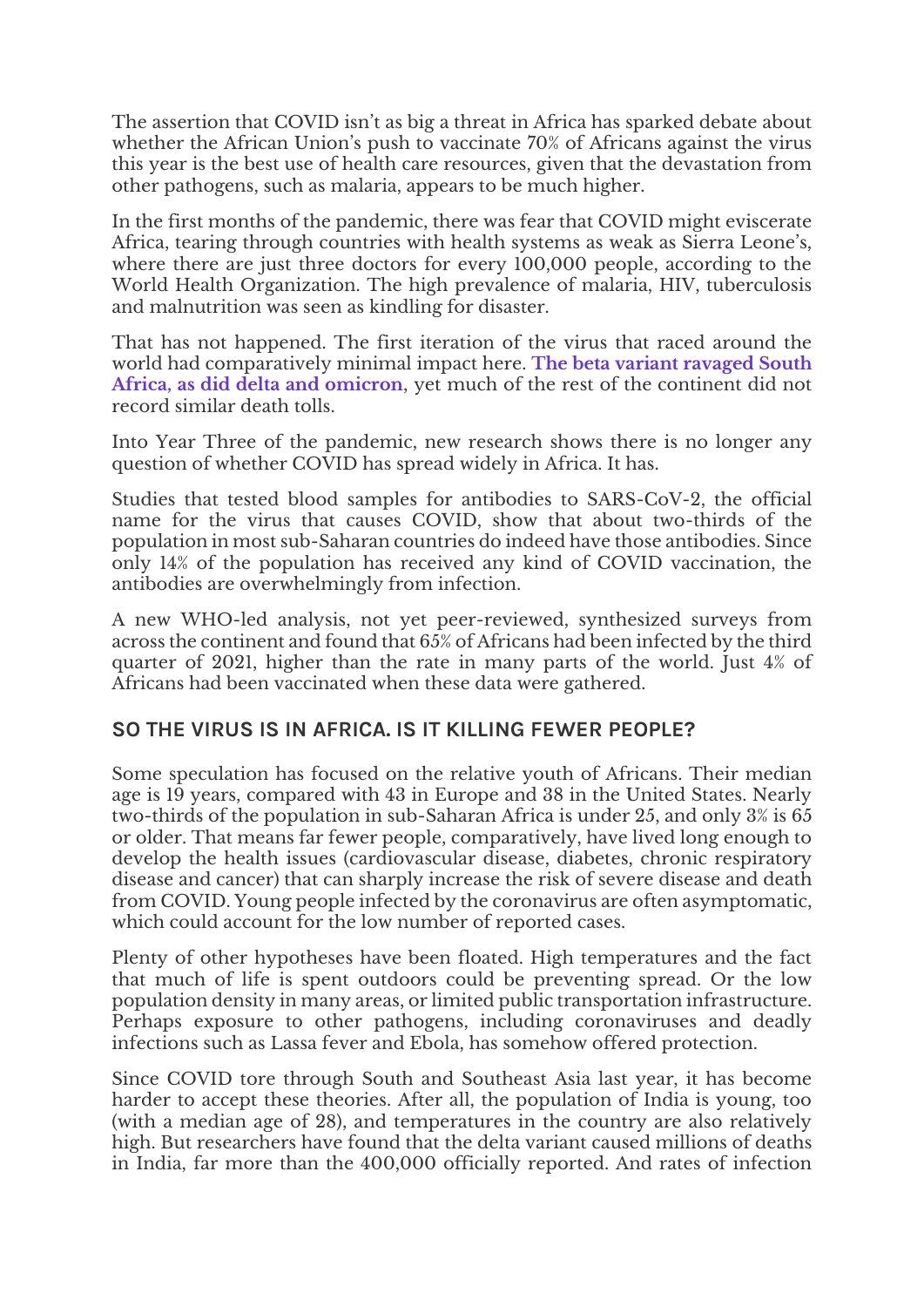with malaria and other coronaviruses are high in places, including India, that have also seen high COVID fatality rates.

Are you a student in the United Kingdom, USA, Canada, Nigeria, Turkey or any other country? Do you need professional academic writing service for that Research Proposal, Thesis, Essay, **Dissertation, or Personal Statement?** Our prices are cheap and affordable!

WhatsApp: +234(0)7056984840 / www.meziesblog.com Email: irobikochimezie@yahoo.com / Skype: Meziesblog

### **SO ARE COVID DEATHS IN AFRICA SIMPLY NOT COUNTED?**

Most global COVID trackers register no cases in Sierra Leone because testing for the virus here is effectively nonexistent. With no testing, there are no cases to report. A research project at Njala University in Sierra Leone has found that 78% of people have antibodies for this coronavirus. Yet Sierra Leone has reported only 125 COVID deaths since the start of the pandemic.

Most people die in their homes, not in hospitals, either because they can't reach a medical facility or because their families take them home to die. Many deaths are never registered with civil authorities.

This pattern is common across sub-Saharan Africa. A recent survey by the United Nations Economic Commission for Africa found that official registration systems captured only one in three deaths.

The one sub-Saharan country where almost every death is counted is South Africa. And it's clear from the data that COVID has killed a great many people in that country, far more than the reported virus deaths. Excess mortality data show that between May 2020 and September 2021, some 250,000 more people died from natural causes than was predicted for that time period, based on the pattern in previous years. Surges in death rates match those in COVID cases, suggesting the virus was the culprit.

Dr. Lawrence Mwananyanda, a Boston University epidemiologist and special adviser to the president of Zambia, said he had no doubt that the impact in Zambia had been just as severe as in South Africa, but that Zambian deaths simply had not been captured by a much weaker registration system. Zambia, a country of more than 18 million people, has reported 4,000 COVID-19 deaths.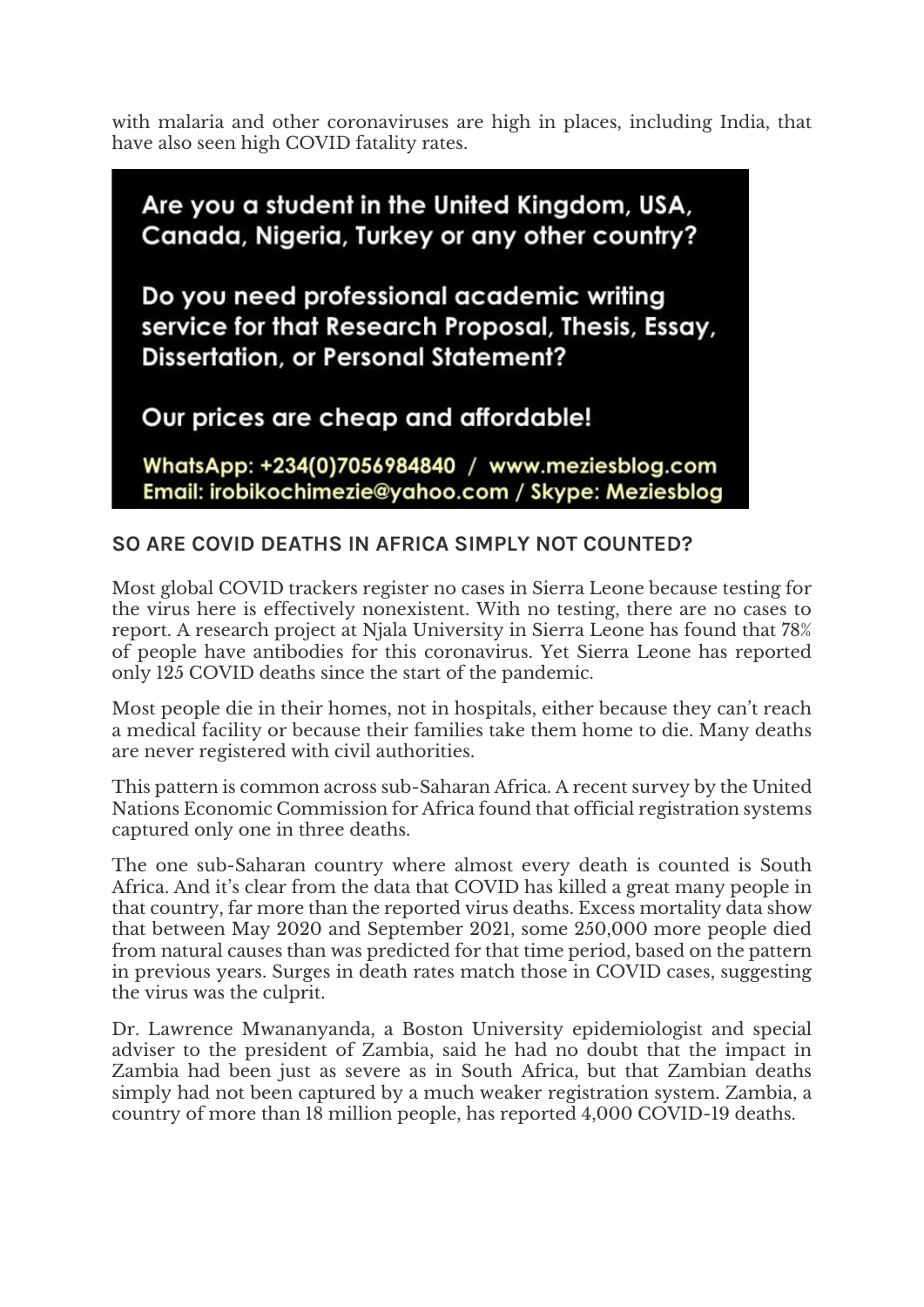"If that is happening in South Africa, why should it be different here?" he said. In fact, he added, South Africa has a much stronger health system, which ought to mean a lower death rate, rather than a higher one.

A research team he led found that during Zambia's delta wave, 87% of bodies in hospital morgues were infected with COVID. "The morgue was full. Nothing else is different — what is different is that we just have very poor data."

The Economist, which has been tracking excess deaths throughout the pandemic, shows similar rates of death across Africa. Sondre Solstad, who runs the Africa model, said that there had been between 1 million and 2.9 million excess deaths on the continent during the pandemic.

"It would be beautiful if Africans were spared, but they aren't," he said.

But many scientists tracking the pandemic on the ground disagree. It's not possible that hundreds of thousands or even millions of COVID deaths could have gone unnoticed, they say.

"We have not seen massive burials in Africa. If that had happened, we'd have seen it," said Dr. Thierno Baldé, who runs the WHO's COVID emergency response in Africa.

"A death in Africa never goes unrecorded, as much as we are poor at recordkeeping," said Dr. Abdhalah Ziraba, an epidemiologist at the African Population and Health Research Center in Nairobi, Kenya. "There is a funeral, an announcement: A burial is never done within a week because it is a big event. For someone sitting in New York hypothesizing that they were unrecorded — well, we may not have the accurate numbers, but the perception is palpable. In the media, in your social circle, you know if there are deaths."

Demby, the Sierra Leone health minister, who is an epidemiologist by training, agreed. "We haven't had overflowing hospitals. We haven't," he said. "There is no evidence that excess deaths are occurring."

### **WHICH COULD BE KEEPING THE DEATH RATE LOWER?**

While health surveillance is weak, Demby acknowledged, Sierra Leoneans have the recent, terrible experience of Ebola, which killed 4,000 people here in 2014- 16. Since then, he said, citizens have been on alert for an infectious agent that could be killing people in their communities. They would not continue to pack into events if that were the case, he said.

Dr. Salim Abdool Karim, who is on the African Centers for Disease Control and Prevention COVID task force and who was part of the research team tracking excess deaths in South Africa, believes the death toll continentwide is probably consistent with that of his country. There is simply no reason that Gambians or Ethiopians would be less vulnerable to COVID than South Africans, he said.

But he also said it was clear that large numbers of people were not turning up in the hospital with respiratory distress. The young population is clearly a key factor, he said, while some older people who die of strokes and other COVIDinduced causes are not being identified as coronavirus deaths. Many are not